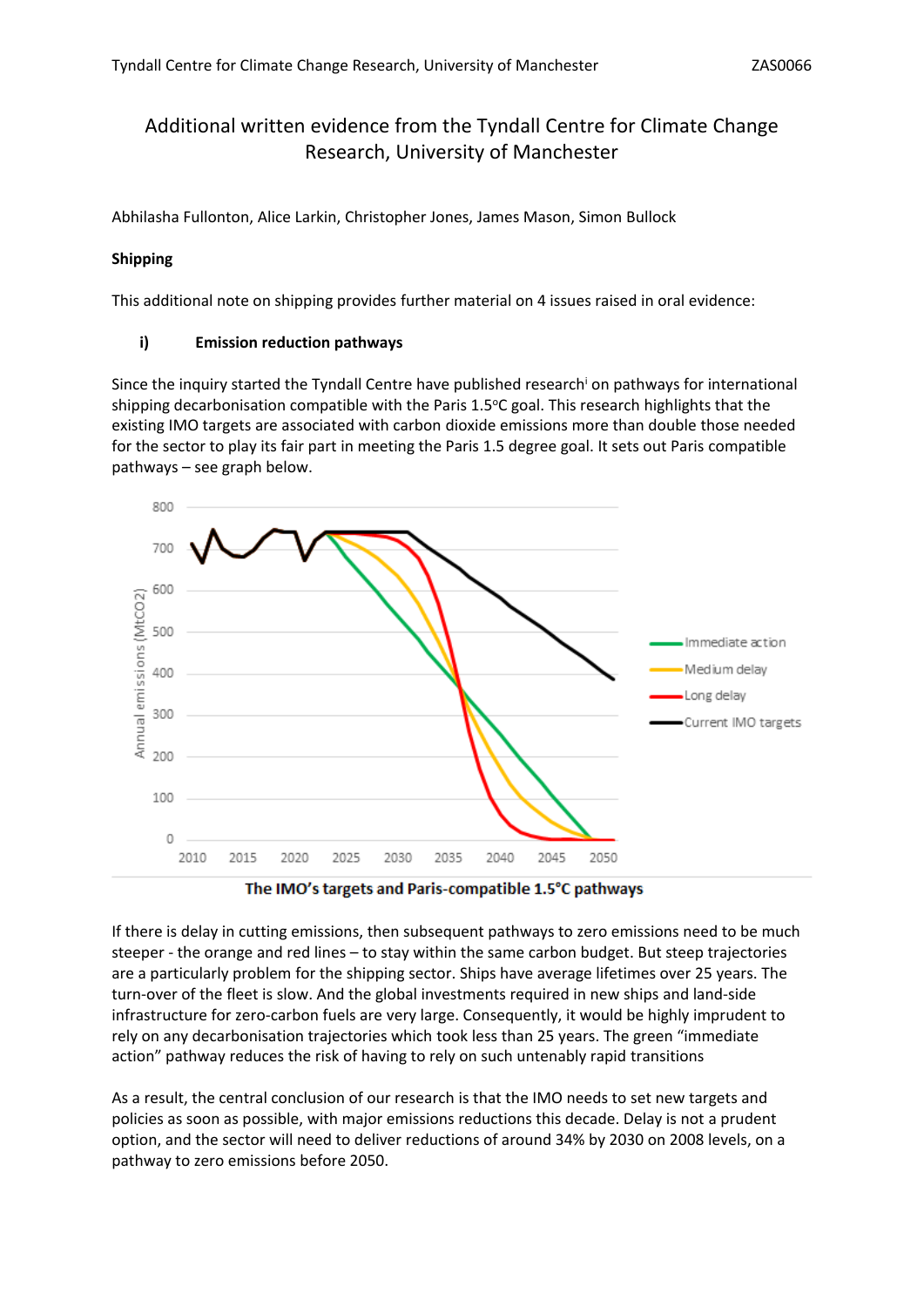## **ii) Carbon values**

The modelling underpinning the Clean Maritime Plan (CMP) sets out Marginal Abatement Cost Curves for measures to cut shipping emissions, using the standard values used by BEIS for carbon in policy appraisal. However, in September 2021 BEIS have introduced a major revision of this policy<sup>ii</sup>, to align carbon valuation with the new net zero targets under the Climate Change Act. These new values are broadly triple the old values. In the CMP modelling 38% of BAU emissions could be abated at less than £88/tCO2e, the BEIS price for 2031. The new values of £285/tCO2 in 2031 imply that over 90% of BAU emissions abatement is justifiedii. The CMP refresh should update modelling to reflect the new carbon price values.

# **iii) Demand**

Issues of demand are often overlooked in discourses around cutting shipping and aviation carbon emissions, compared with efficiency and alternative fuel measures. However, demand issues are crucial, not just on future emissions, but on the level of investment required. For example, DNV's 2021 Maritime Forecast to 2050<sup>iv</sup> set out scenarios which show that future demand has a bigger impact on future alternative fuel investment than the level of climate targets. The solar capacity required in 2050 for shipping electrofuels for a 2040 decarbonisation date is >8000GW in a high growth scenario, and <4000GW in a low growth scenario. By contrast, under existing IMO targets, the 2050 solar capacity is just under 7000 GW (high growth) and 2500 GW (low growth).

## **iv) Shore-power**

Shore-power can cut air pollution and carbon emissions, however there are significant policy barriers to its implementation, which are more significant than in other countries, particularly around lack of Government funding support and on high electricity taxes. These barriers and solutions to them are set out in Tyndall Research<sup>v</sup>.

## **Aviation**

# **v) Aviation emissions in the carbon budget**

Government plans for aviation will see it occupying a significant proportion of the total UK carbon budget if mitigation efforts are not enhanced accordingly. Demand management (i.e. reducing the number of flights taken) is the only mechanism we see in the near term that substantively affects aviation emissions in the short term and without it, other sectors will be required to reduce their emissions to an even greater extent to accommodate more aviation emissions in 2035 and beyond. This itself has economic implications for the wider economy requiring investment to accelerate the low carbon transition at an even faster rate. Aviation emissions should not be looked at in isolation within the carbon budget because, as the UK economy expands post-COVID-19, emissions increases from other sectors are also likely<sup>vi</sup>. This tightens the total 'allowance' for sectoral emissions given that the UK is already not on track to meet its fourth, fifth or sixth carbon budget.

This becomes clearer when considering the proportion of the carbon budget that aviation is likely to make up. Depending on the CCC scenario and their associated consumer demand and technology assumptions, aviation will make up between 11.9% and 18.5% of the UK's sixth carbon budget<sup>vii</sup>. The consequence of this is that reducing aviation emissions will play a greater role in the UK meeting its overall emissions targets by 2035 and, eventually, in 2050.

# **vi) Market based mechanisms and Greenhouse Gas Removal (GGR)**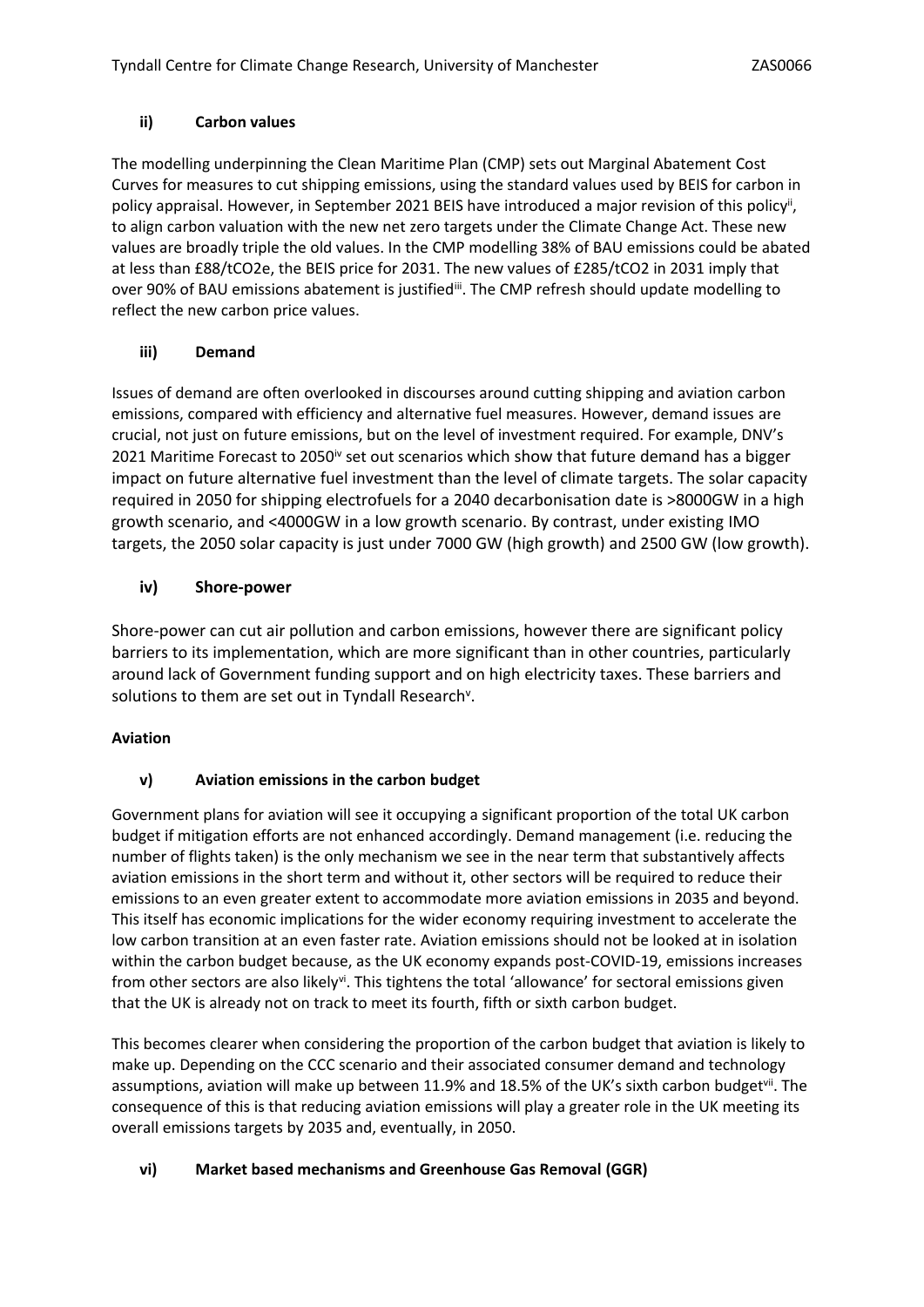There are long standing concerns about the effectiveness of offsetting and emissions trading schemes<sup>viii</sup>. The effectiveness of schemes such as the EU's Emissions Trading Scheme (EU ETS) to drive the rate of emissions change commensurate with targets such as the Paris Agreement have been debated.

The effectiveness of MBMs depends on the 'getting the price right' i.e. the cost of carbon credits. There is an opportunity here to ensure that the price of carbon credits is at levels required to align with Paris Agreement goals. The intention of MBMs are to provide compliance entities the most cost-effective way to decarbonise. Hence, the cost of credits/offsets should converge with the cost of investment in low-carbon technologies, creating impetus for compliance entities to make a full transition needed to meet net zero emissions by 2050. The funds collected from MBMs can be setup as a direct revenue stream to increase investment low-carbon technologies. This can enable emerging technology options like GGR to become cost competitive.

According to the CCC, it possible that GGR by DAC and BECCS could fall to between £70/tonne CO<sub>2</sub> and £400/tonne CO<sub>2</sub> over the coming decades with a mean value of £100/tonne CO<sub>2</sub> assumed<sup>ix</sup>. The emergent nature for these technologies makes it difficult to assess the accuracy of these costs. Assuming the CCC is broadly correct in its projected costs, balancing residual aviation emissions from greater demand for flying could potentially cost billions of pounds annually. Furthermore, while GGR will hopefully be available in some form, it is by no means guaranteed it will be available at sufficient scale to balance out an increase in aviation emissions by 2035 and beyond.

#### **vii) Demand management**

The CCC in their analysis of what Net Zero means for the emissions of different sectors show demand change is or will be a significant contributor to aviation's pathway to reducing emissions. This is because technological improvements, operational efficiency and fuel switching are not expected by the industry to make a significant impact on emissions before the 2030s. Instead, a detailed plan for demand management is needed, including policies to ensure alternative modes of transport are used where available, a moratorium on airport expansion, measures to tackle frequent flying, and policies to drive virtual communications as a substitute to physical travel where appropriate. In the Balanced Net Zero scenario, in order to be on track for the UK's 2035 target and the sixth carbon budget, they find that there cannot be a growth in aviation demand above prepandemic levels. In other words, to stay on track for Net Zero budgets demand should not increase above 2019 levels.

Due to the cumulative nature of carbon on climate change interventions in emissions are essential in the near term to remain on track for limiting global warming to 1.5˚C. Demand management measures can, and must, be applied as a matter of urgency while the much needed technical and operational innovation is accelerated.

*November 2021*